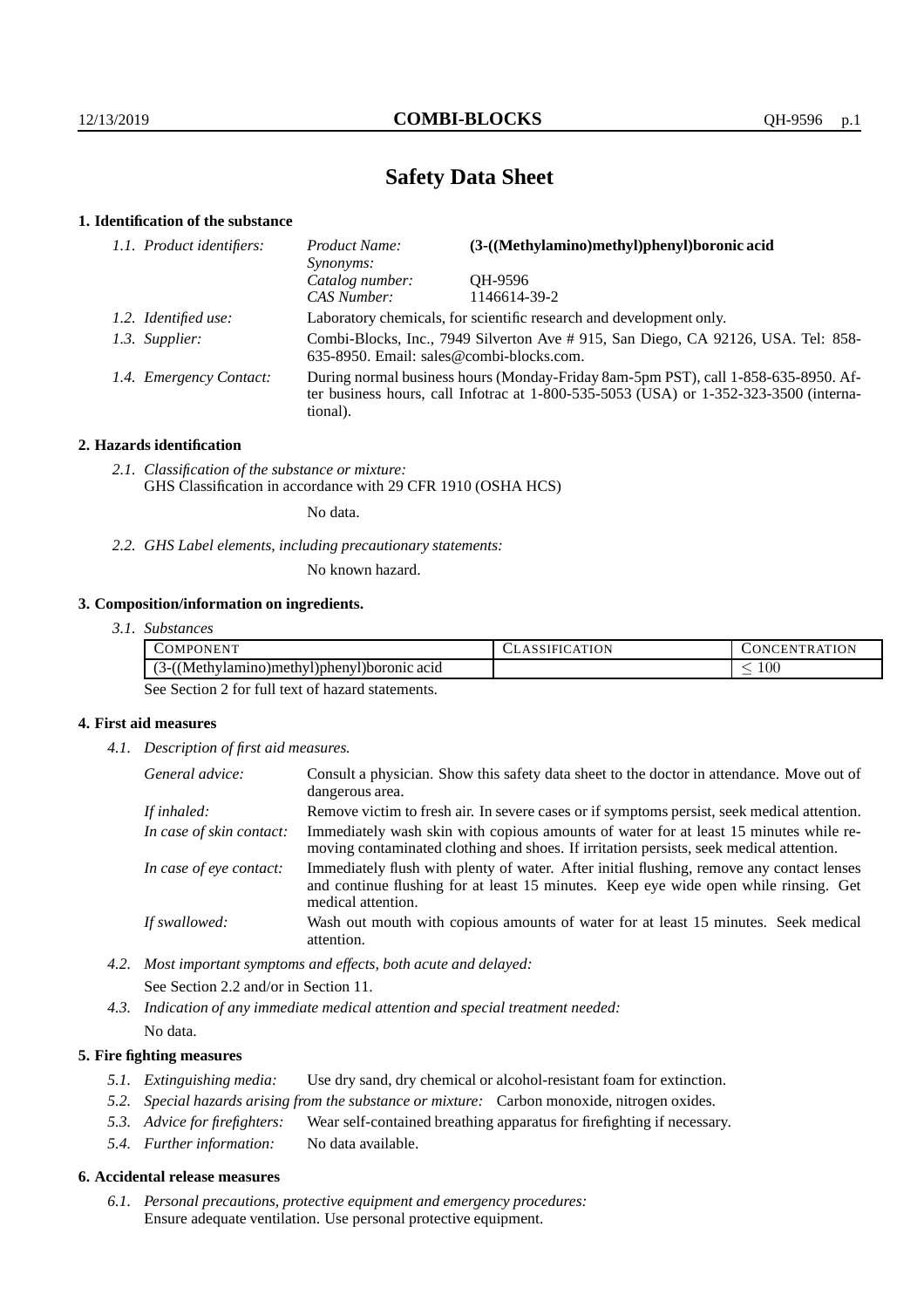|  | 6.2. Environmental precautions:                                                                                                                                                                                                                                    |                                                                                                                                                                                                                                                                                                                        |  |
|--|--------------------------------------------------------------------------------------------------------------------------------------------------------------------------------------------------------------------------------------------------------------------|------------------------------------------------------------------------------------------------------------------------------------------------------------------------------------------------------------------------------------------------------------------------------------------------------------------------|--|
|  | Should not be released into the environment. See Section 12 for additional ecological information.                                                                                                                                                                 |                                                                                                                                                                                                                                                                                                                        |  |
|  | 6.3. Methods and materials for containment and cleaning up:                                                                                                                                                                                                        |                                                                                                                                                                                                                                                                                                                        |  |
|  | Sweep up or vacuum up spillage and collect in suitable container for disposal.                                                                                                                                                                                     |                                                                                                                                                                                                                                                                                                                        |  |
|  |                                                                                                                                                                                                                                                                    |                                                                                                                                                                                                                                                                                                                        |  |
|  | 6.4. Reference to other sections:<br>Refer to protective measures listed in Sections 8 and 13.                                                                                                                                                                     |                                                                                                                                                                                                                                                                                                                        |  |
|  | 7. Handling and storage                                                                                                                                                                                                                                            |                                                                                                                                                                                                                                                                                                                        |  |
|  | 7.1. Precautions for safe handling: Avoid contact with skin and eyes. Avoid inhalation of vapour or mist. Keep away<br>from sources of ignition - No smoking. Take measures to prevent the build up of electro-<br>static charge. For precautions see section 2.2. |                                                                                                                                                                                                                                                                                                                        |  |
|  |                                                                                                                                                                                                                                                                    | 7.2. Conditions for safe storage, including any incompatibilities: Keep container tightly closed in a dry and well-ventilated<br>place. Containers which are opened must be carefully resealed and kept upright to prevent<br>leakage.                                                                                 |  |
|  | 7.3. Specific end use(s):                                                                                                                                                                                                                                          | Laboratory chemicals, for scientific research and development only.                                                                                                                                                                                                                                                    |  |
|  | 8. Exposure Controls / Personal protection                                                                                                                                                                                                                         |                                                                                                                                                                                                                                                                                                                        |  |
|  | 8.1. Control parameters:                                                                                                                                                                                                                                           |                                                                                                                                                                                                                                                                                                                        |  |
|  | Components with workplace control parameters: Contains no substances with occupational exposure limit values.                                                                                                                                                      |                                                                                                                                                                                                                                                                                                                        |  |
|  | 8.2. Exposure controls:                                                                                                                                                                                                                                            |                                                                                                                                                                                                                                                                                                                        |  |
|  | Appropriate engineering controls: Ensure that eyewash stations and safety showers are close to the workstation                                                                                                                                                     |                                                                                                                                                                                                                                                                                                                        |  |
|  |                                                                                                                                                                                                                                                                    | location. Ensure adequate ventilation, especially in confined areas.                                                                                                                                                                                                                                                   |  |
|  | Personal protective equipment:                                                                                                                                                                                                                                     |                                                                                                                                                                                                                                                                                                                        |  |
|  | Eye/face protection:                                                                                                                                                                                                                                               | Wear appropriate protective eyeglasses or chemical safety goggles as described by OSHA's<br>eye and face protection regulations in 29 CFR 1910.133 or European Standard EN166.                                                                                                                                         |  |
|  | Skin protection:                                                                                                                                                                                                                                                   | Handle with gloves. Gloves must be inspected prior to use. Use proper glove removal<br>technique (without touching glove's outer surface) to avoid skin contact with this product.<br>Dispose of contaminated gloves after use in accordance with applicable laws and good<br>laboratory practices. Wash and dry hands |  |
|  | <b>Body Protection:</b>                                                                                                                                                                                                                                            | Complete suit protecting against chemicals, Flame retardant antistatic protective clothing.,<br>The type of protective equipment must be selected according to the concentration and<br>amount of the dangerous substance at the specific workplace.                                                                   |  |
|  | Respiratory protection:                                                                                                                                                                                                                                            |                                                                                                                                                                                                                                                                                                                        |  |

Respiratory protection:

Control of environmental exposure: Prevent further leakage or spillage if safe to do so. Do not let product enter drains.

# **9. Physical and chemical properties**

*9.1. Information on basic physical and chemical properties*

| (a)                        | Appearance:                                   | No data  |
|----------------------------|-----------------------------------------------|----------|
| (b)                        | Odour:                                        | No data  |
| (c)                        | Odour Threshold:                              | No data  |
| (d)                        | pH:                                           | No data  |
| (e)                        | Melting point/freezing point:                 | No date. |
| (f)                        | Initial boiling point and boiling range:      | No data  |
| (g)                        | Flash point:                                  | No data  |
| (h)                        | Evaporatoin rate:                             | No data  |
| (i)                        | Flammability (solid, gas):                    | No data  |
| (j)                        | Upper/lower flammability or explosive limits: | No data  |
| $\left( k\right)$          | Vapour pressure:                              | No data  |
| $\left( \mathrm{l}\right)$ | Vapour density:                               | No data  |
| (m)                        | Relative density:                             | No data  |
| (n)                        | Water solubility:                             | No data  |
| $\circ$                    | Partition coefficient: n-octanol/water:       | No data  |
| (p)                        | Auto-ignition:                                | No data  |
| (q)                        | Decomposition temperature:                    | No data  |
| (r)                        | Viscosity:                                    | No data  |
| (s)                        | Explosive properties:                         | No data  |
| (t)                        | Oxidizing properties:                         | No data  |